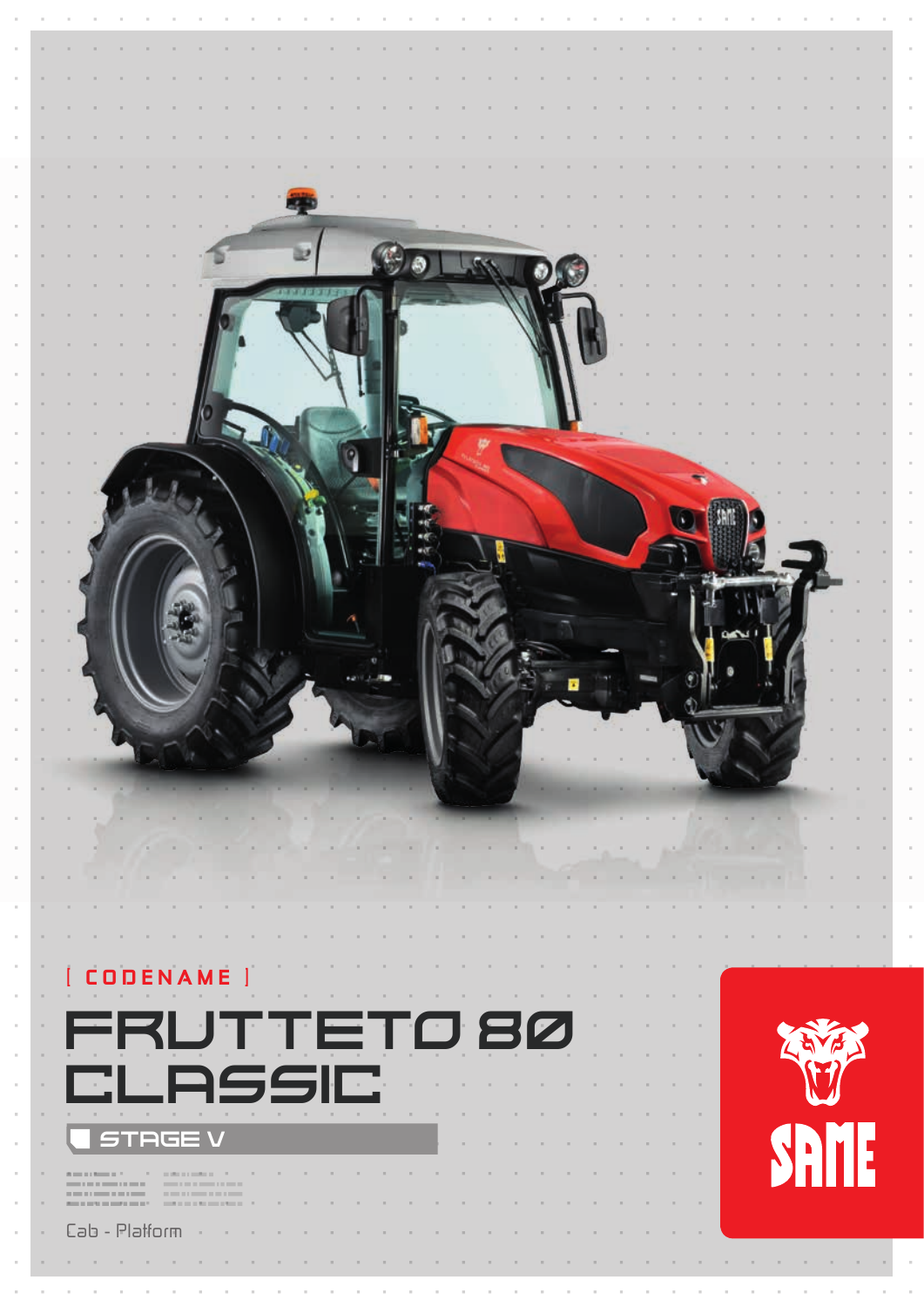# FRUTTETO 80 CLASSIC

|                                                                                                                                                                                                                                      |                 | <b>Frutteto 80 Classic</b>                                              |  |  |  |  |  |  |  |  |  |  |  |  |  |
|--------------------------------------------------------------------------------------------------------------------------------------------------------------------------------------------------------------------------------------|-----------------|-------------------------------------------------------------------------|--|--|--|--|--|--|--|--|--|--|--|--|--|
|                                                                                                                                                                                                                                      |                 | <b>Frutteto 5 80 Classic</b>                                            |  |  |  |  |  |  |  |  |  |  |  |  |  |
|                                                                                                                                                                                                                                      |                 | <b>Frutteto V 80 Classic</b>                                            |  |  |  |  |  |  |  |  |  |  |  |  |  |
| <b>ENGINE</b>                                                                                                                                                                                                                        |                 |                                                                         |  |  |  |  |  |  |  |  |  |  |  |  |  |
| Type                                                                                                                                                                                                                                 |                 | FARMotion 35                                                            |  |  |  |  |  |  |  |  |  |  |  |  |  |
| Emission level                                                                                                                                                                                                                       |                 | Stage V                                                                 |  |  |  |  |  |  |  |  |  |  |  |  |  |
| Aspiration<br>Injection @ pressure                                                                                                                                                                                                   | Type            | Turbo Intercooler<br>Common Rail@2.000 bar                              |  |  |  |  |  |  |  |  |  |  |  |  |  |
| Cylinder / Displacement                                                                                                                                                                                                              | $n^{\circ}/c$ c | 3/2887                                                                  |  |  |  |  |  |  |  |  |  |  |  |  |  |
| Max. power (ECE R120)                                                                                                                                                                                                                | kW/hp           | 55.8/76                                                                 |  |  |  |  |  |  |  |  |  |  |  |  |  |
| Power at rated engine speed (ECE R120)                                                                                                                                                                                               | kW/hp           | 55.2/75                                                                 |  |  |  |  |  |  |  |  |  |  |  |  |  |
| Max torque @1.500 rpm                                                                                                                                                                                                                | Nm              | 341                                                                     |  |  |  |  |  |  |  |  |  |  |  |  |  |
| Fuel tank capacity (with front lift/PTO)                                                                                                                                                                                             |                 | 55(35)                                                                  |  |  |  |  |  |  |  |  |  |  |  |  |  |
| Fuel tanks capacity with additional fuel tank<br>(with front lift/PTO) - Frutteto Classic                                                                                                                                            |                 | 95(75)                                                                  |  |  |  |  |  |  |  |  |  |  |  |  |  |
| Fuel tanks capacity with additional fuel tank<br>(with front lift/PTO) - Frutteto S/V Classic                                                                                                                                        |                 | 85(65)                                                                  |  |  |  |  |  |  |  |  |  |  |  |  |  |
| TRANSMISSION - MECHANICAL SHUTTLE<br>Number of speeds - 5 gears transmission                                                                                                                                                         |                 | 30+15 (with mechanical splitter) or 45+45 (with HML 3-Powershift steps) |  |  |  |  |  |  |  |  |  |  |  |  |  |
| Max. speed - 5 gears transmission                                                                                                                                                                                                    | km/h            | 40 $ECO*$                                                               |  |  |  |  |  |  |  |  |  |  |  |  |  |
| TRANSMISSION - POWERSHUTTLE                                                                                                                                                                                                          |                 |                                                                         |  |  |  |  |  |  |  |  |  |  |  |  |  |
| Number of speeds - 5 gears transmission                                                                                                                                                                                              |                 | 30+15 (with mechanical splitter) or 45+45 (with HML 3-Powershift steps) |  |  |  |  |  |  |  |  |  |  |  |  |  |
| Max. speed - 5 gears transmission                                                                                                                                                                                                    | km/h            | 40 $ECO*$                                                               |  |  |  |  |  |  |  |  |  |  |  |  |  |
| <b>PTO</b>                                                                                                                                                                                                                           |                 |                                                                         |  |  |  |  |  |  |  |  |  |  |  |  |  |
| PTO speeds                                                                                                                                                                                                                           |                 | 540/540E or 540/540E/1000                                               |  |  |  |  |  |  |  |  |  |  |  |  |  |
| Groundspeed PTO                                                                                                                                                                                                                      |                 | $\circ$                                                                 |  |  |  |  |  |  |  |  |  |  |  |  |  |
| Front PTO 1000                                                                                                                                                                                                                       |                 | $\circ$                                                                 |  |  |  |  |  |  |  |  |  |  |  |  |  |
| <b>LIFT</b>                                                                                                                                                                                                                          |                 |                                                                         |  |  |  |  |  |  |  |  |  |  |  |  |  |
| Mechanical rear lift                                                                                                                                                                                                                 |                 | $\blacktriangle$                                                        |  |  |  |  |  |  |  |  |  |  |  |  |  |
| Electronic rear lift                                                                                                                                                                                                                 |                 | $\circ$                                                                 |  |  |  |  |  |  |  |  |  |  |  |  |  |
| Rear lift capacity - Frutteto Classic                                                                                                                                                                                                | kg              | 2800                                                                    |  |  |  |  |  |  |  |  |  |  |  |  |  |
| Rear lift capacity - Frutteto S/V Classic                                                                                                                                                                                            | kg              | 2600                                                                    |  |  |  |  |  |  |  |  |  |  |  |  |  |
| Hydraulic right tie rod and stabilisers                                                                                                                                                                                              |                 | $\circ$                                                                 |  |  |  |  |  |  |  |  |  |  |  |  |  |
| Front lift (1500 kg)                                                                                                                                                                                                                 |                 | $\circ$                                                                 |  |  |  |  |  |  |  |  |  |  |  |  |  |
| <b>HYDRAULICS</b>                                                                                                                                                                                                                    |                 |                                                                         |  |  |  |  |  |  |  |  |  |  |  |  |  |
| Open centre hydraulic system (STD)                                                                                                                                                                                                   | $V$ min         | 54                                                                      |  |  |  |  |  |  |  |  |  |  |  |  |  |
| Open centre hydraulic system with double pump (OPT)                                                                                                                                                                                  | l/min           | 64                                                                      |  |  |  |  |  |  |  |  |  |  |  |  |  |
| Rear spool valves (STD)                                                                                                                                                                                                              | $n^{\circ}$     | $\exists$                                                               |  |  |  |  |  |  |  |  |  |  |  |  |  |
| Flow regulator                                                                                                                                                                                                                       |                 | $\blacktriangle$                                                        |  |  |  |  |  |  |  |  |  |  |  |  |  |
| Rear free return                                                                                                                                                                                                                     |                 | $\blacktriangle$                                                        |  |  |  |  |  |  |  |  |  |  |  |  |  |
| Mid-mounted hydraulic ways - duplicated from rear $(DPT)$ $\mid$ n° of ways                                                                                                                                                          |                 | Z/4                                                                     |  |  |  |  |  |  |  |  |  |  |  |  |  |
| Mid-mounted free return                                                                                                                                                                                                              |                 | $\blacktriangle$                                                        |  |  |  |  |  |  |  |  |  |  |  |  |  |
| <b>BRAKES</b>                                                                                                                                                                                                                        |                 |                                                                         |  |  |  |  |  |  |  |  |  |  |  |  |  |
| 4 wheel braking                                                                                                                                                                                                                      |                 |                                                                         |  |  |  |  |  |  |  |  |  |  |  |  |  |
| Hydraulic trailer brake<br><b>FRONT AXLE</b>                                                                                                                                                                                         |                 | $\circ$                                                                 |  |  |  |  |  |  |  |  |  |  |  |  |  |
| Electrohydraulic engagement for 4WD and Diff.Lock                                                                                                                                                                                    |                 | $\blacktriangle$                                                        |  |  |  |  |  |  |  |  |  |  |  |  |  |
| Auto 4WD                                                                                                                                                                                                                             |                 | $\circ$                                                                 |  |  |  |  |  |  |  |  |  |  |  |  |  |
| Independent steering pump                                                                                                                                                                                                            |                 | $\blacktriangle$                                                        |  |  |  |  |  |  |  |  |  |  |  |  |  |
| ACTIVEDRIVE FRONT AXLE (OPT)                                                                                                                                                                                                         |                 |                                                                         |  |  |  |  |  |  |  |  |  |  |  |  |  |
| Adaptive-Damping, Active Self-Levelling functions                                                                                                                                                                                    |                 | $\blacktriangle$                                                        |  |  |  |  |  |  |  |  |  |  |  |  |  |
| Anti-Dive, Anti-Roll functions                                                                                                                                                                                                       |                 | $\blacktriangle$                                                        |  |  |  |  |  |  |  |  |  |  |  |  |  |
|                                                                                                                                                                                                                                      |                 | $\blacktriangle$                                                        |  |  |  |  |  |  |  |  |  |  |  |  |  |
| Differential Traction Control (DTC)                                                                                                                                                                                                  |                 |                                                                         |  |  |  |  |  |  |  |  |  |  |  |  |  |
| CAB                                                                                                                                                                                                                                  |                 |                                                                         |  |  |  |  |  |  |  |  |  |  |  |  |  |
| 4-post cab                                                                                                                                                                                                                           |                 | $\blacktriangle$                                                        |  |  |  |  |  |  |  |  |  |  |  |  |  |
| Driver seat with pneumatic suspension                                                                                                                                                                                                |                 | $\blacktriangle$                                                        |  |  |  |  |  |  |  |  |  |  |  |  |  |
| Air conditioning                                                                                                                                                                                                                     |                 | $\circ$                                                                 |  |  |  |  |  |  |  |  |  |  |  |  |  |
|                                                                                                                                                                                                                                      |                 | $\circ$                                                                 |  |  |  |  |  |  |  |  |  |  |  |  |  |
| 4x Halogen working lights<br>Adjustable steering column                                                                                                                                                                              |                 | $\circ$                                                                 |  |  |  |  |  |  |  |  |  |  |  |  |  |
|                                                                                                                                                                                                                                      |                 |                                                                         |  |  |  |  |  |  |  |  |  |  |  |  |  |
|                                                                                                                                                                                                                                      |                 | $\circ$                                                                 |  |  |  |  |  |  |  |  |  |  |  |  |  |
|                                                                                                                                                                                                                                      |                 | $\blacktriangle$                                                        |  |  |  |  |  |  |  |  |  |  |  |  |  |
|                                                                                                                                                                                                                                      |                 |                                                                         |  |  |  |  |  |  |  |  |  |  |  |  |  |
|                                                                                                                                                                                                                                      |                 |                                                                         |  |  |  |  |  |  |  |  |  |  |  |  |  |
|                                                                                                                                                                                                                                      |                 |                                                                         |  |  |  |  |  |  |  |  |  |  |  |  |  |
|                                                                                                                                                                                                                                      |                 |                                                                         |  |  |  |  |  |  |  |  |  |  |  |  |  |
|                                                                                                                                                                                                                                      |                 |                                                                         |  |  |  |  |  |  |  |  |  |  |  |  |  |
|                                                                                                                                                                                                                                      |                 |                                                                         |  |  |  |  |  |  |  |  |  |  |  |  |  |
| PLATFORM (Frutteto Classic)<br>2-post foldable ROPS<br>Driver seat with mechanical suspension<br>$\triangle$ STD<br>O OPT<br>- Not available<br>* According to rear tyres size. ECO only for Frutteto Classic and Frutteto S Classic |                 |                                                                         |  |  |  |  |  |  |  |  |  |  |  |  |  |
|                                                                                                                                                                                                                                      |                 |                                                                         |  |  |  |  |  |  |  |  |  |  |  |  |  |
|                                                                                                                                                                                                                                      |                 |                                                                         |  |  |  |  |  |  |  |  |  |  |  |  |  |
|                                                                                                                                                                                                                                      |                 |                                                                         |  |  |  |  |  |  |  |  |  |  |  |  |  |
|                                                                                                                                                                                                                                      |                 |                                                                         |  |  |  |  |  |  |  |  |  |  |  |  |  |

 $\sim$  $\sim$  100

and a strategic and a strategic

 $\alpha$  , and  $\alpha$  , and  $\alpha$ 

a. a.  $\mathcal{L}_{\rm eff}$  $\sim$  $\mathcal{A}$ 

×. à. J.

> J. J. J.

> J. J.

> J. J.

> > J.

J. J.

J. J.

J.

J. J. J.

J. J.

J.

÷. J.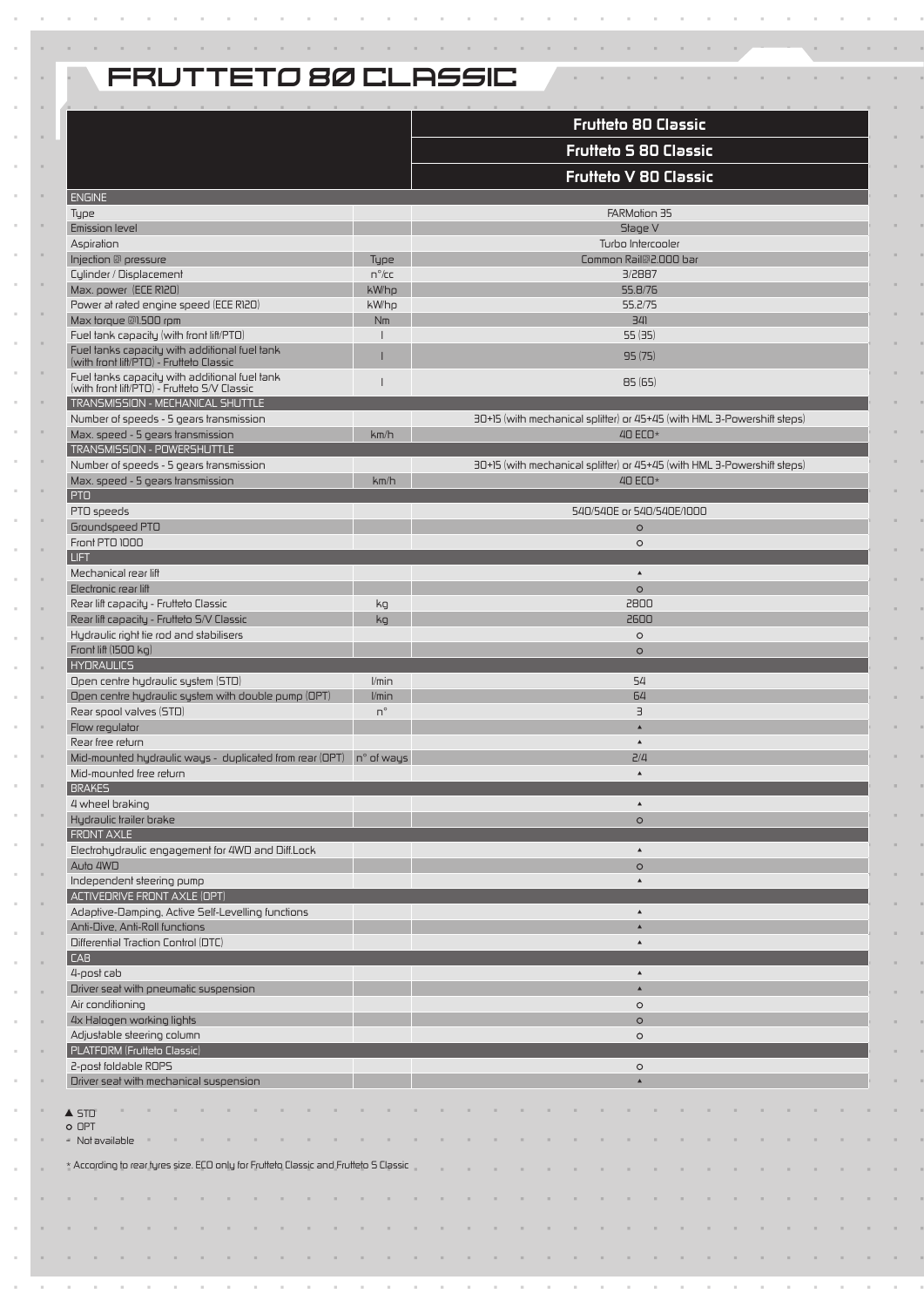|                       |             | <b>Frutteto 80 Classic</b> |  |  |  |  |  |  |  |  |  |  |  |  |  |
|-----------------------|-------------|----------------------------|--|--|--|--|--|--|--|--|--|--|--|--|--|
| <b>DIMENSIONS</b>     |             |                            |  |  |  |  |  |  |  |  |  |  |  |  |  |
| With front tyre       | <b>Size</b> | 300/70 R20                 |  |  |  |  |  |  |  |  |  |  |  |  |  |
| With rear tyre        | <b>Size</b> | 420/70 R28                 |  |  |  |  |  |  |  |  |  |  |  |  |  |
| Wheelbase             | mm          | 2011                       |  |  |  |  |  |  |  |  |  |  |  |  |  |
| Max. length           | mm          | 3680                       |  |  |  |  |  |  |  |  |  |  |  |  |  |
| Total height - CAB    | mm          | 2396                       |  |  |  |  |  |  |  |  |  |  |  |  |  |
| Height at bonnet      | mm          | 1453                       |  |  |  |  |  |  |  |  |  |  |  |  |  |
| Width                 | mm          | 1624                       |  |  |  |  |  |  |  |  |  |  |  |  |  |
| Weight - platform     | Kg          | 2730                       |  |  |  |  |  |  |  |  |  |  |  |  |  |
| Weight - CAB          | Kg          | 2995                       |  |  |  |  |  |  |  |  |  |  |  |  |  |
| Total admissible load | Kq          | 5000                       |  |  |  |  |  |  |  |  |  |  |  |  |  |

and the control of

 $\overline{\mathbf{C}}$ 

i,

à, Ŷ, í,  $\bar{z}$ 

J.

and a series of the contract of the contract of the contract of the contract of

and the control of

 $\alpha$  ,  $\beta$  ,  $\alpha$ 

 $\mathcal{L}$ 

 $\sim$  $\mathcal{L}$  $\sim$   $\alpha$  ,  $\beta$  ,  $\alpha$ 

 $\sim$  $\sim$ 

|                       |             | <b>Frutteto 5 80 Classic</b> |  |  |  |  |  |  |  |  |  |  |  |  |  |  |
|-----------------------|-------------|------------------------------|--|--|--|--|--|--|--|--|--|--|--|--|--|--|
| <b>DIMENSIONS</b>     |             |                              |  |  |  |  |  |  |  |  |  |  |  |  |  |  |
| With front tyre       | <b>Size</b> | 280/70 RI8                   |  |  |  |  |  |  |  |  |  |  |  |  |  |  |
| With rear tyre        | <b>Size</b> | 380/70 R28                   |  |  |  |  |  |  |  |  |  |  |  |  |  |  |
| Wheelbase             | mm          | 2050                         |  |  |  |  |  |  |  |  |  |  |  |  |  |  |
| Max. length           | mm          | 3695                         |  |  |  |  |  |  |  |  |  |  |  |  |  |  |
| Total height - CAB    | mm          | 2371                         |  |  |  |  |  |  |  |  |  |  |  |  |  |  |
| Height at bonnet      | mm          | 1503                         |  |  |  |  |  |  |  |  |  |  |  |  |  |  |
| Width                 | mm          | 1380                         |  |  |  |  |  |  |  |  |  |  |  |  |  |  |
| Weight - CAB          | Kg          | 2850                         |  |  |  |  |  |  |  |  |  |  |  |  |  |  |
| Total admissible load | Kg          | 4600                         |  |  |  |  |  |  |  |  |  |  |  |  |  |  |
|                       |             |                              |  |  |  |  |  |  |  |  |  |  |  |  |  |  |

the contract of the contract of the contract of the contract of the contract of the contract of the contract of

|            |                       |                   |    |    |  |  |  |               |             |            |    |    |  | Frutteto V 80 Classic |  |  |  |      |            |      |    |    |  |  |  |  |          |          |  |  |                |  |  |
|------------|-----------------------|-------------------|----|----|--|--|--|---------------|-------------|------------|----|----|--|-----------------------|--|--|--|------|------------|------|----|----|--|--|--|--|----------|----------|--|--|----------------|--|--|
| a.         |                       | <b>DIMENSIONS</b> |    |    |  |  |  |               |             |            |    |    |  |                       |  |  |  |      |            |      |    |    |  |  |  |  |          |          |  |  | $\alpha$       |  |  |
|            | With front tyre       |                   |    |    |  |  |  |               | Size        | 180/95 R16 |    |    |  |                       |  |  |  |      |            |      |    |    |  |  |  |  |          |          |  |  |                |  |  |
| $\alpha$   | With rear tyre        |                   |    |    |  |  |  |               | <b>Size</b> |            |    |    |  |                       |  |  |  |      | 280/85 R24 |      |    |    |  |  |  |  |          | $\alpha$ |  |  |                |  |  |
|            | Wheelbase             |                   |    |    |  |  |  |               | mm          |            |    |    |  |                       |  |  |  |      | 2050       |      |    |    |  |  |  |  |          |          |  |  |                |  |  |
| $\alpha$ . | Max. length           |                   |    |    |  |  |  |               | mm          |            |    |    |  |                       |  |  |  |      | 3695       |      |    |    |  |  |  |  |          | $\sim$   |  |  |                |  |  |
|            | Total height - CAB    |                   |    |    |  |  |  | mm            |             |            |    |    |  |                       |  |  |  | 2271 |            |      |    |    |  |  |  |  |          |          |  |  |                |  |  |
| $\alpha$ . | - Height at bonnet    |                   |    |    |  |  |  | mm            |             |            |    |    |  |                       |  |  |  | 1483 |            |      |    |    |  |  |  |  | $\alpha$ |          |  |  |                |  |  |
|            | Width                 |                   |    |    |  |  |  | $\mathsf{mm}$ |             |            |    |    |  |                       |  |  |  | 1166 |            |      |    |    |  |  |  |  |          |          |  |  |                |  |  |
| $\alpha$ . | Weight - CAB          |                   |    |    |  |  |  |               | Kg          |            |    |    |  |                       |  |  |  |      | 2830       |      |    |    |  |  |  |  |          | $\alpha$ |  |  |                |  |  |
|            | Total admissible load |                   |    |    |  |  |  |               |             | Kg         |    |    |  |                       |  |  |  |      |            | 4600 |    |    |  |  |  |  |          |          |  |  |                |  |  |
| $\alpha$ . | ×.                    | $\sim$            | ×. | a. |  |  |  |               |             |            | ×. | ×. |  |                       |  |  |  |      |            |      | a. | n. |  |  |  |  | $\alpha$ |          |  |  |                |  |  |
|            |                       |                   |    |    |  |  |  |               |             |            |    |    |  |                       |  |  |  |      |            |      |    |    |  |  |  |  |          |          |  |  |                |  |  |
|            |                       |                   |    |    |  |  |  |               |             |            |    |    |  |                       |  |  |  |      |            |      |    |    |  |  |  |  |          |          |  |  | $\alpha$       |  |  |
|            |                       |                   |    |    |  |  |  |               |             |            |    |    |  |                       |  |  |  |      |            |      |    |    |  |  |  |  |          |          |  |  |                |  |  |
|            |                       |                   |    |    |  |  |  |               |             |            |    |    |  |                       |  |  |  |      |            |      |    |    |  |  |  |  |          |          |  |  | $\sim$ 10 $\,$ |  |  |
|            |                       |                   |    |    |  |  |  |               |             |            |    |    |  |                       |  |  |  |      |            |      |    |    |  |  |  |  |          |          |  |  |                |  |  |
|            |                       |                   |    |    |  |  |  |               |             |            |    |    |  |                       |  |  |  |      |            |      |    |    |  |  |  |  |          |          |  |  | $\sim$ 10 $\,$ |  |  |
|            |                       |                   |    |    |  |  |  |               |             |            |    |    |  |                       |  |  |  |      |            |      |    |    |  |  |  |  |          |          |  |  |                |  |  |
|            |                       |                   |    |    |  |  |  |               |             |            |    |    |  |                       |  |  |  |      |            |      |    |    |  |  |  |  |          |          |  |  | $\sim$         |  |  |
|            |                       |                   |    |    |  |  |  |               |             |            |    |    |  |                       |  |  |  |      |            |      |    |    |  |  |  |  |          |          |  |  |                |  |  |
|            |                       |                   |    |    |  |  |  |               |             |            |    |    |  |                       |  |  |  |      |            |      |    |    |  |  |  |  |          |          |  |  | $\sim$ 10 $\,$ |  |  |
|            |                       |                   |    |    |  |  |  |               |             |            |    |    |  |                       |  |  |  |      |            |      |    |    |  |  |  |  |          |          |  |  | $\alpha$       |  |  |
|            |                       |                   |    |    |  |  |  |               |             |            |    |    |  |                       |  |  |  |      |            |      |    |    |  |  |  |  |          |          |  |  |                |  |  |
|            |                       |                   |    |    |  |  |  |               |             |            |    |    |  |                       |  |  |  |      |            |      |    |    |  |  |  |  |          |          |  |  | $\sim$         |  |  |
|            |                       |                   |    |    |  |  |  |               |             |            |    |    |  |                       |  |  |  |      |            |      |    |    |  |  |  |  |          |          |  |  |                |  |  |
|            |                       |                   |    |    |  |  |  |               |             |            |    |    |  |                       |  |  |  |      |            |      |    |    |  |  |  |  |          |          |  |  | $\sim$         |  |  |
|            |                       |                   |    |    |  |  |  |               |             |            |    |    |  |                       |  |  |  |      |            |      |    |    |  |  |  |  |          |          |  |  |                |  |  |
|            |                       |                   |    |    |  |  |  |               |             |            |    |    |  |                       |  |  |  |      |            |      |    |    |  |  |  |  |          |          |  |  | $\sim$         |  |  |
|            |                       |                   |    |    |  |  |  |               |             |            |    |    |  |                       |  |  |  |      |            |      |    |    |  |  |  |  |          |          |  |  |                |  |  |
| m.         |                       |                   |    |    |  |  |  |               |             |            |    |    |  |                       |  |  |  |      |            |      |    |    |  |  |  |  |          |          |  |  | $\sim$ 10 $\,$ |  |  |
|            |                       |                   |    |    |  |  |  |               |             |            |    |    |  |                       |  |  |  |      |            |      |    |    |  |  |  |  |          |          |  |  |                |  |  |
|            |                       |                   |    |    |  |  |  |               |             |            |    |    |  |                       |  |  |  |      |            |      |    |    |  |  |  |  |          |          |  |  | $\sim$         |  |  |
|            |                       |                   |    |    |  |  |  |               |             |            |    |    |  |                       |  |  |  |      |            |      |    |    |  |  |  |  |          |          |  |  |                |  |  |
|            |                       |                   |    |    |  |  |  |               |             |            |    |    |  |                       |  |  |  |      |            |      |    |    |  |  |  |  |          |          |  |  | $\alpha$       |  |  |
|            |                       |                   |    |    |  |  |  |               |             |            |    |    |  |                       |  |  |  |      |            |      |    |    |  |  |  |  |          |          |  |  |                |  |  |
|            |                       |                   |    |    |  |  |  |               |             |            |    |    |  |                       |  |  |  |      |            |      |    |    |  |  |  |  |          |          |  |  | $\sim$ 10 $\,$ |  |  |
|            |                       |                   |    |    |  |  |  |               |             |            |    |    |  |                       |  |  |  |      |            |      |    |    |  |  |  |  |          |          |  |  |                |  |  |
|            |                       |                   |    |    |  |  |  |               |             |            |    |    |  |                       |  |  |  |      |            |      |    |    |  |  |  |  |          |          |  |  | $\sim$         |  |  |
|            |                       |                   |    |    |  |  |  |               |             |            |    |    |  |                       |  |  |  |      |            |      |    |    |  |  |  |  |          |          |  |  |                |  |  |
|            |                       |                   |    |    |  |  |  |               |             |            |    |    |  |                       |  |  |  |      |            |      |    |    |  |  |  |  |          |          |  |  | $\sim$         |  |  |
|            |                       |                   |    |    |  |  |  |               |             |            |    |    |  |                       |  |  |  |      |            |      |    |    |  |  |  |  |          |          |  |  | $\sim 10^{-1}$ |  |  |
|            |                       |                   |    |    |  |  |  |               |             |            |    |    |  |                       |  |  |  |      |            |      |    |    |  |  |  |  |          |          |  |  |                |  |  |
|            |                       |                   |    |    |  |  |  |               |             |            |    |    |  |                       |  |  |  |      |            |      |    |    |  |  |  |  |          |          |  |  |                |  |  |